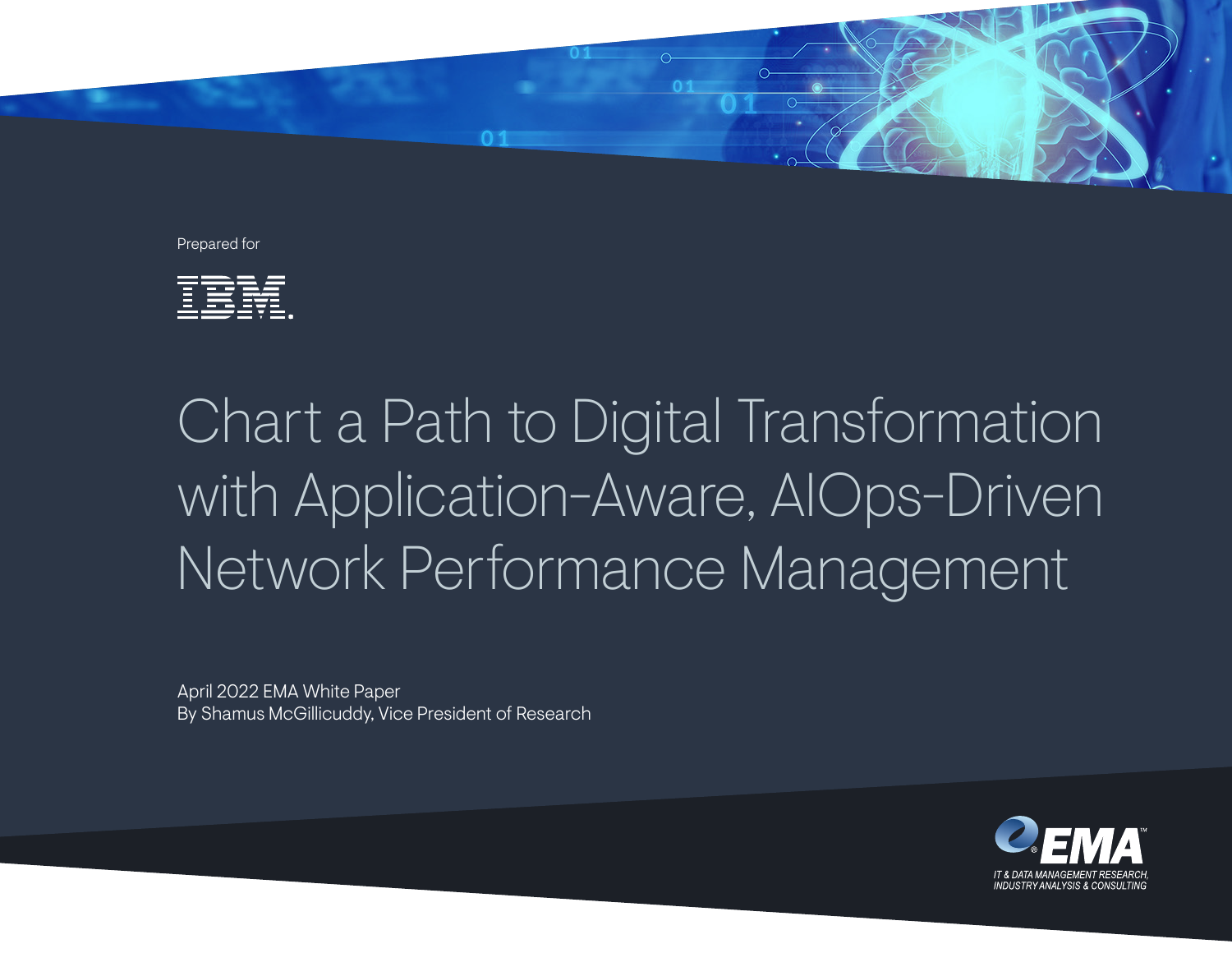**P.EMA** 

### Executive Summary

Prepared for IBM, this white paper draws on years of industry research by Enterprise Management Associates to explain why network operations teams must modernize their network performance management tools to support digital transformation. It explores the new requirements that IT organizations have for their tools and provides a step-by-step guide for choosing a new solution.

Only 35% of network operations teams believe they are fully successful at fulfilling their missions.

# Digital Transformation Requires a New Approach to Network Performance Management

Digital transformation demands excellence in network operations (NetOps) because digital products must traverse networks to deliver value to customers and partners. Unfortunately, many NetOps teams are not prepared to deliver on this excellence because their network performance management (NPM) solutions are not modernized.

According to Enterprise Management Associates' (EMA's) market research,<sup>1</sup> only 35% of network operations teams believe they are fully successful at fulfilling their missions, an unacceptable situation for any company that relies on digital operations. Why do so many NetOps teams think they could be doing better?

For one thing, they are supporting next-generation technology with yesterday's NPM tools.

- **IoT:** The Internet of Things (IoT) is invading enterprise networks, adding new devices and sensors that require secure and reliable connectivity.
- **Hybrid and multi-cloud:** Companies are migrating applications and data to the public cloud. In recent years, EMA research repeatedly found that most enterprises are operating in multiple public cloud providers. Enterprises are also embracing hybrid cloud architectures, with frontend applications living in the cloud and backend systems remaining in private data centers. Network connectivity between public and private clouds is essential.
- **New network technology:** Network teams are adopting new network technology, such as Wi-Fi 6, software-defined networking (SDN) in data centers, software-defined WAN (SD-WAN), and secure access service edge (SASE).

<sup>1</sup> EMA, "Network Management Megatrends 2020," April 2020.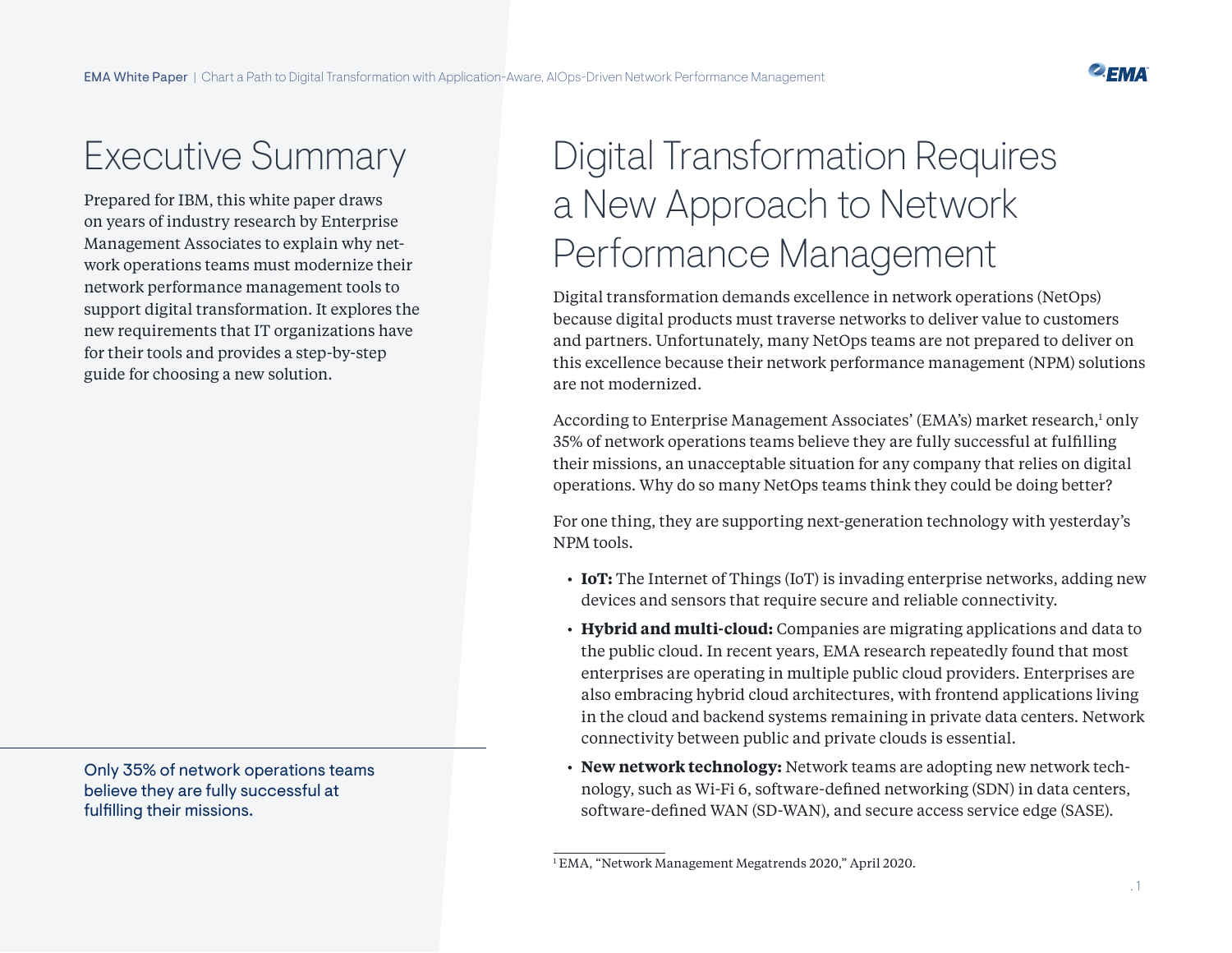Legacy NPM tools are not ready for this transformation. Only 36% of NetOps teams believe their NPM tools are fully capable of monitoring cloud networks.2 Also, while 91% of NetOps teams monitor their SD-WAN environment with a third-party NPM tool, only 48% of them are fully satisfied with this monitoring capability.3

Moreover, the adoption of IoT, cloud, and other new technology forces network teams to increase their collaboration with other silos, such as SecOps and DevOps. Unfortunately, many NPM tools are siloed and aim at delivering value to networking personnel, especially highly skilled engineers. Other than static reports, legacy NPM tools don't facilitate collaboration with these groups. For example, complex service problems are tricky to fix. EMA asked NetOps pros to identify the root cause of the last three problems that required them to collaborate with other groups. The network was the top response (46%), but plenty of domains outside their control were also frequent culprits, such as client devices and user error (36%), misconfigured SecOps devices (35%), and security breaches (35%).4 NPM tools facilitate cross-silo collaboration, but they also must provide visibility up and down the digital stack.

With outmoded NPM tools, the result is a NetOps team that is struggling to serve the business. EMA research found that 33% of all network trouble is detected by end users first and reported to IT. Thus, one-third of all problems are likely impacting end-user productivity and customer satisfaction before NetOps can even act on them. Troubleshooting issues once they are detected is also difficult, with 35% of network managers saying that their NPM tools are very ineffective at problem isolation and another 36% saying their tools are very ineffective at supporting root-cause analysis.5

With outmoded NPM tools, the result is a NetOps team that is struggling to serve the business.

<sup>2</sup> EMA, "Network Management Megatrends 2020," April 2020.

<sup>3</sup> EMA, "Enterprise WAN Transformation," December 2020.

<sup>4</sup> EMA, "Network Management Megatrends 2020," April 2020.

<sup>5</sup> Ibid.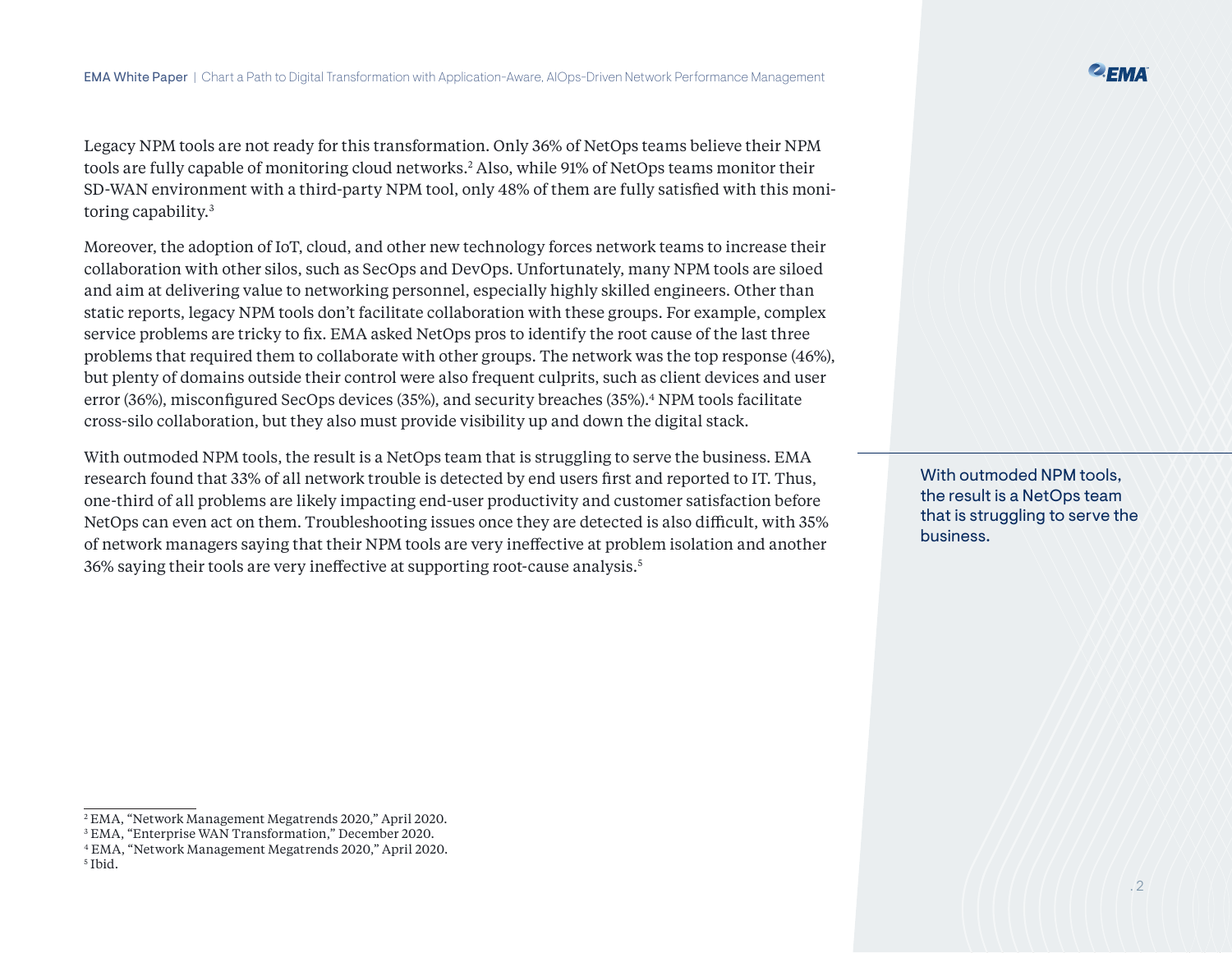## How to Choose a Next-Generation Network Performance Management Solution

NetOps teams should be modernizing their NPM toolsets with new solutions that have rich visibility and awareness across applications, infrastructure, and network environments. These solutions must also be integrated with and enriched by an AIOps toolchain. With these enhancements, tools can do more than detect and isolate the most significant problems. Application awareness and AIOps provide intelligent and actionable insights that matter most when NetOps teams need to accelerate the mean time to repair a problem and support their organization's transition to next-gen technologies, which includes proactively preventing problems from reaching the end user or even occurring in the first place.

#### Seek Application Awareness

Very few network teams have NPM tools that can correlate application insights intrinsically. Instead, network engineers must correlate insights across multiple tools to understand how the network impacts application performance. In these situations, engineers often find themselves investigating events, only to find that the event has no impact on application performance.

Application awareness allows NetOps teams to focus on tasks that matter. As one infrastructure and operations director of a large financial services company told EMA, "My mindset is, I don't manage the network. I manage the applications that run on it. I need to look down the stack into the network itself. We take a top-down approach rather than a bottom-up approach. I don't start with the network and build my way up to the application. When I have a network with 4,000 ports going down, I don't care about them unless there is traffic running on them. Networks are unstable by their very nature. If something is broken but not affecting anything, it's not important."

NPM solutions should be able to recognize business-critical commercial applications out of the box and correlate network health and performance with these applications. NPM tools must discover and monitor application dependencies on the network so they can understand application service delivery. They should also be flexible enough for NetOps teams to configure them to monitor custom and homegrown applications.

"My mindset is, I don't manage the network. I manage the applications that run on it."

*-Infrastructure and operations director, large financial services company.*

**P.EMA**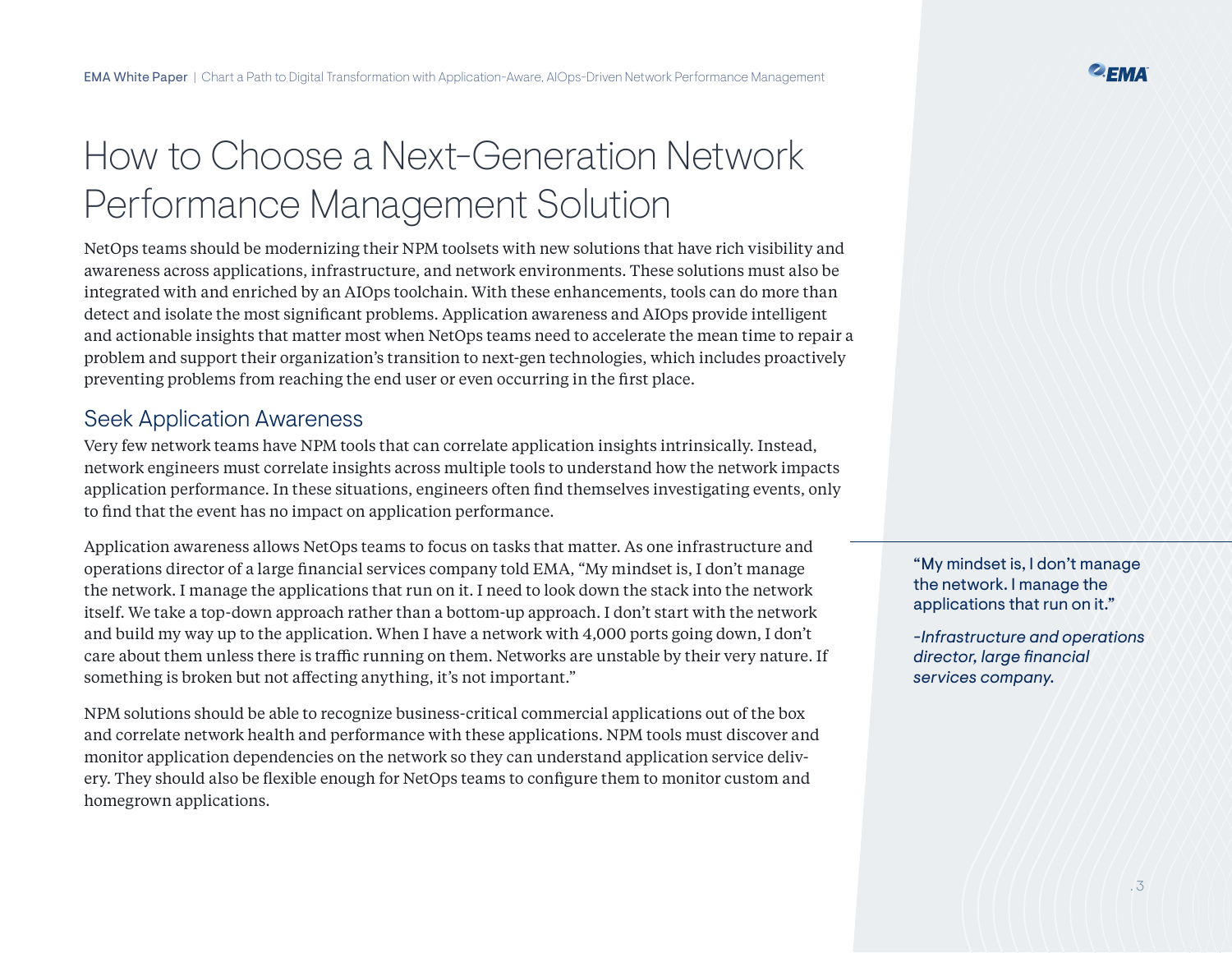### Embrace AIOps

AIOps (artificial intelligence for IT operations) involves the application of machine learning (ML) and AI technology to IT management tools and processes. Vendors can train these AI and ML algorithms to detect patterns in network data and derive insights that enhance and automate network operations.

EMA research found that AIOps has transformative potential in network operations. More than 90% of network teams believe that AIOps-driven network management leads to better business outcomes for companies. One of the biggest opportunities with AIOps is operational efficiency. When NPM tools can provide insights rather than just data, engineers and administrators can focus on critical events, act more quickly, and even proactively prevent issues before they impact business operations and end-user experiences. In fact, 72% of network teams trust AIOps to proactively make automated changes to the network to address IT performance problems.6

### Enable Next-Generation Networking

Network teams are adopting a variety of new technologies to support digital transformation. Naturally, they will need their NPM solution to evolve with these new networks.

For instance, 35% of network teams say that data center SDN is driving their network management strategy.7 SDN networks introduce virtual overlays that are highly dynamic. An NPM solution must be able to deliver visibility across underlays and overlays.

WAN transformation is pervasive. More than 37% of enterprises have SD-WAN in production today, and nearly every other enterprise is either planning to implement or is implementing SD-WAN. The underlay that SD-WANs traverse is also becoming more complex, with 45% of enterprises investigating 5G as a primary source of WAN connectivity in remote sites. While SD-WAN is known for offering native, centralized monitoring capabilities, 91% of enterprises say they are monitoring or planning to monitor their SD-WAN overlays with a third-party NPM tool. Unfortunately, only 48% are fully satisfied with their NPM tool's ability to do this SD-WAN monitoring.<sup>8</sup> SD-WAN vendors vary in the quality, granularity, and formatting of the telemetry they produce. NPM vendors must be able to adapt to this variability.

90% of network teams believe that AIOps-driven network management leads to better business outcomes for companies.

<sup>6</sup> EMA, "Revolutionizing Network Management with AIOps," April 2021.

<sup>7</sup> EMA, "Network Management Megatrends 2020," April 2020.

<sup>8</sup> EMA, "Enterprise WAN Transformation," December 2020.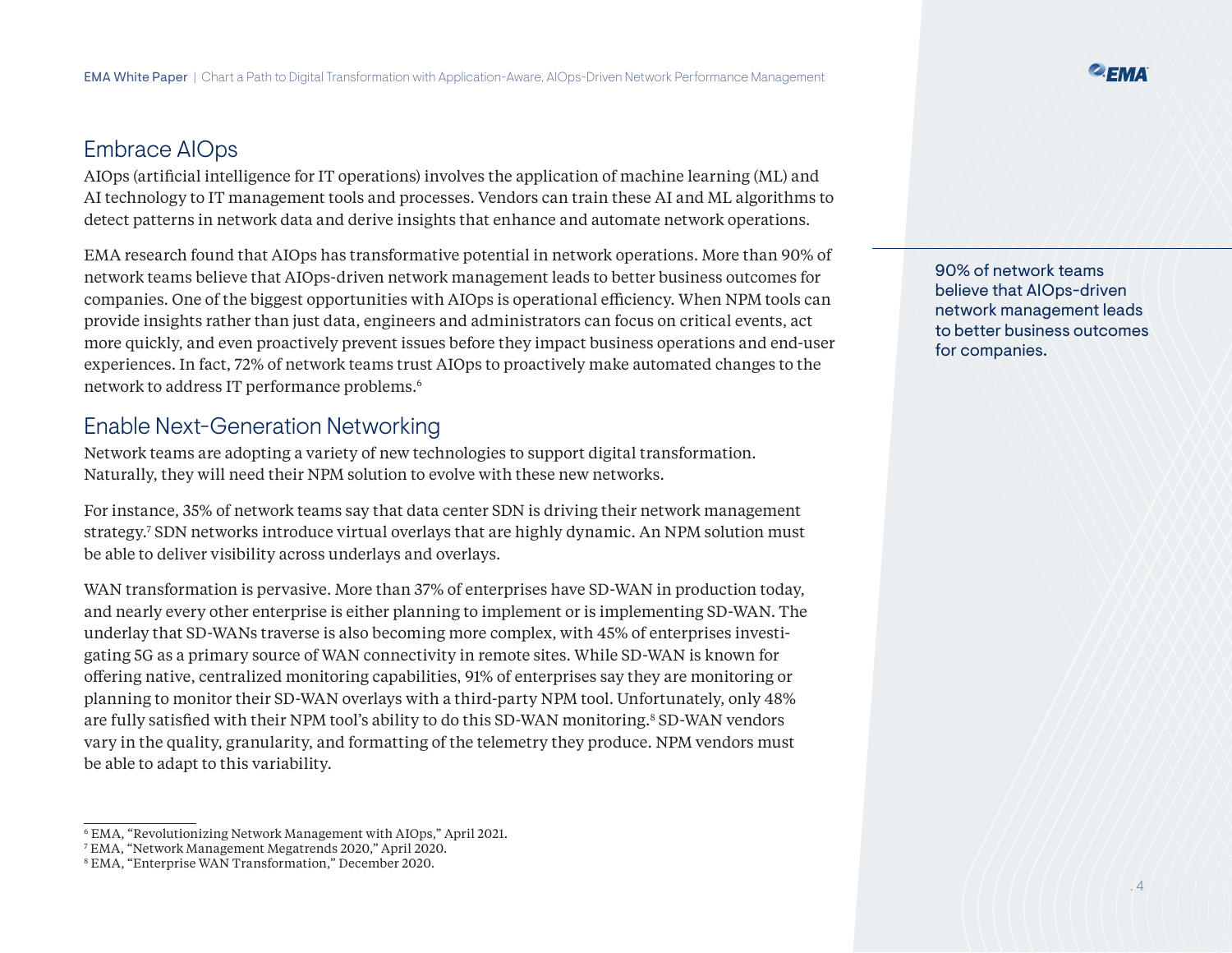Work from anywhere is also a major disruption to NetOps. Ninety-three percent of IT organizations observed an increase in working from home during the pandemic, and 50% told EMA that this increase is permanent. Also, 95% of IT organizations have observed growth in traffic related to real-time communications (voice, video, and meetings) applications during the pandemic. NPM solutions must be able to adapt to work-from-home operations. It starts with scaled up monitoring of VPN gateways, but NetOps teams should also expect to see network hardware deployed to some home offices, which will enable collection of telemetry from a more distributed network edge.

#### Scale Digital Change with Speed and Accuracy

This paper revealed that networks are becoming larger and more complex, which will require scalability. Still, digital transformation is also about continuous rollouts of new applications and services across network infrastructure. NPM tools must be able to support this paradigm shift by being quick to scale out and adapt, without reduction in quality or accuracy.

First, scalability requirements for today's NPM solutions are dynamic. "NPM solutions must scale their data collection and reporting functions to meet ever-increasing network size and speed requirements. The scalability bottleneck in most solutions is the central reporting server. No matter how big a server is used, it can never scale to keep up with the demands of an increasing number of data collectors, storage, and reporting demands," an IT analyst with a large government agency told EMA.

The cloud allows digital infrastructure to scale out and change rapidly. Only 36% of NetOps teams are fully satisfied with the cloud visibility their NPM tools offer. The two top requirements that NetOps teams have for cloud monitoring are scalability (38%) and adaptability (32%). Moreover, 38% of NetOps teams say their network management strategy is influenced by cloud-native application platforms.9 Cloud monitoring requirements can explode unexpectedly, from 10 to 1,000 VPCs at the click of a button. Also, enterprises are moving toward multi-cloud architectures, which will require NPM tools that can integrate with and collect telemetry from multiple proprietary cloud providers.

<sup>9</sup> EMA, "Network Engineering and Operations in the Multi-Cloud Era," February 2019.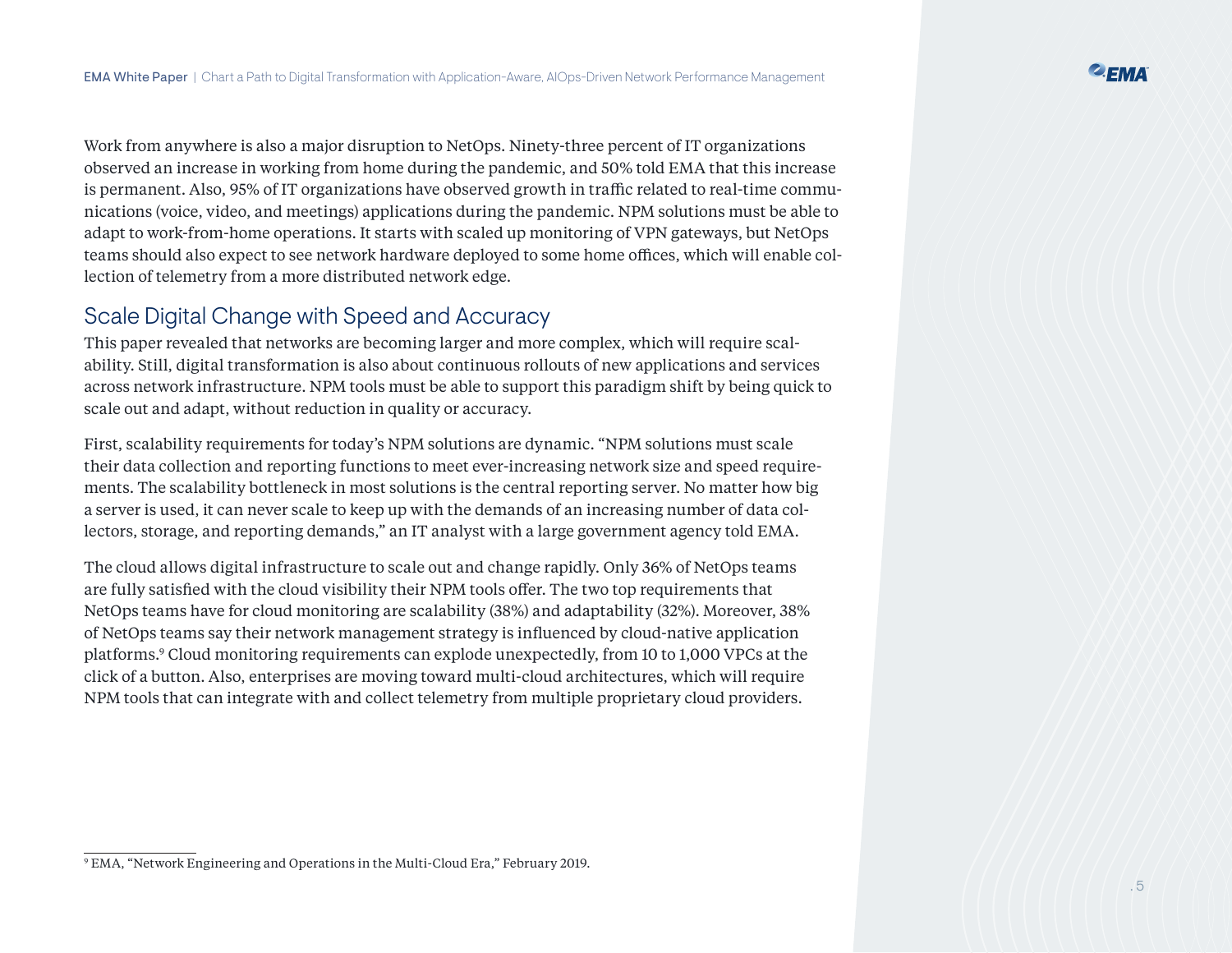Work from home patterns turn monitoring upside down, from managing the network experience of 1,000 users on one network to managing the experience of 1,000 users on 1,000 networks. NPM tools must be able to adjust telemetry collection to this new architecture, but it must also be able to adjust dashboards and reports to present to this new network. Nearly 53% of NetOps teams need new dashboards and reporting in their NPM tools that provide insight into home remote worker network performance. More than 49% need to upgrade the scale of their NPM tools to support remote workers. Only 36% of NetOps teams are fully satisfied with their ability to support remote workers, and 22% are struggling to find network monitoring tools that provide insight into work-from-home experiences.<sup>10</sup>

IoT initiatives also drive adaptability and scalability requirements. More than 75% of NetOps teams report that IoT devices and sensors are connecting to their corporate networks, and 45% say that this IoT activity has forced them to make new investments in NPM tools.11 IoT devices can quickly exceed the number of end-user devices on a network by orders of magnitude, challenging an NPM tool's ability to scale.

## IBM SevOne Network Performance Management Addresses Next-Generation **Requirements**

IBM offers a new approach to network performance management with its IBM SevOne Network Performance Management solution. The IBM solution helps modern IT organizations address next-generation requirements and drive network performance through every stage of the digital transformation journey. IBM SevOne Network Performance Management is used by enterprise organizations, managed service providers, and communication service providers with highly complex IT environments.

Only 36% of NetOps teams are fully satisfied with their ability to support remote workers, and 22% are struggling to find network monitoring tools that provide insight into workfrom-home experiences.

<sup>&</sup>lt;sup>10</sup> EMA, "Post-Pandemic Networking: Enabling the Work-From-Anywhere Enterprise," July 2021.

<sup>11</sup> EMA, "Network Management Megatrends 2020," April 2020.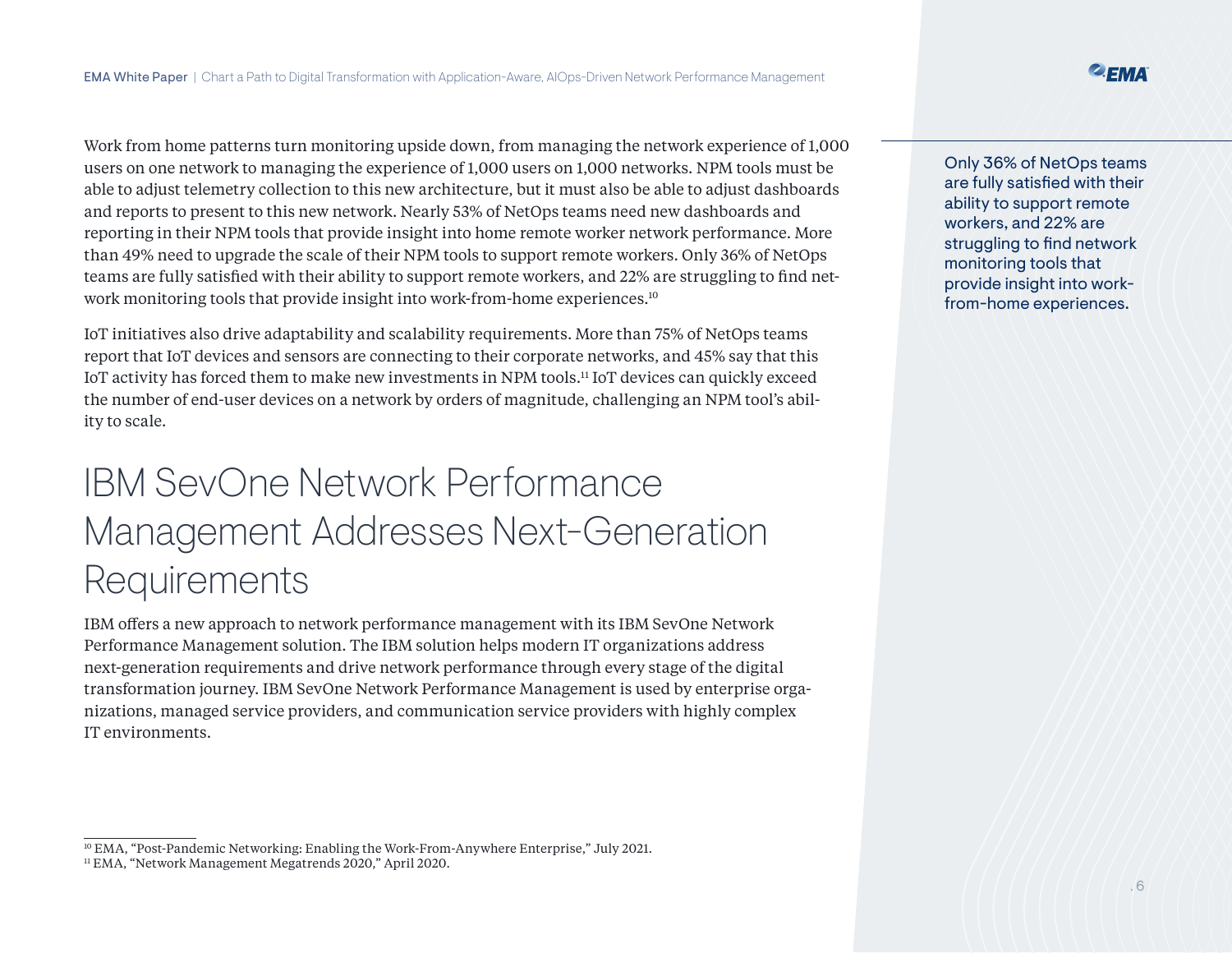By transforming raw network performance data from infrastructure across the entire delivery chain into actionable insights, IBM SevOne Network Performance Management delivers a comprehensive view of what's happening in the network and how that performance affects the applications driving modern businesses. IBM SevOne Network Performance Management meets the agility, reliability, and business efficiency needs of modernized organizations with insights to optimize a modern network. The product integrates with and monitors next-generation technologies, such as SDN, SD-WAN, and Wi-Fi networks across all environments that can be viewed from a single source.

Additionally, the IBM solution is AIOps-driven. IBM SevOne Network Performance Management integrates multivendor performance data with modular flexibility, allowing users to apply data-driven AI to their ITOps toolchain, like IBM Cloud Pak for Watson AIOps.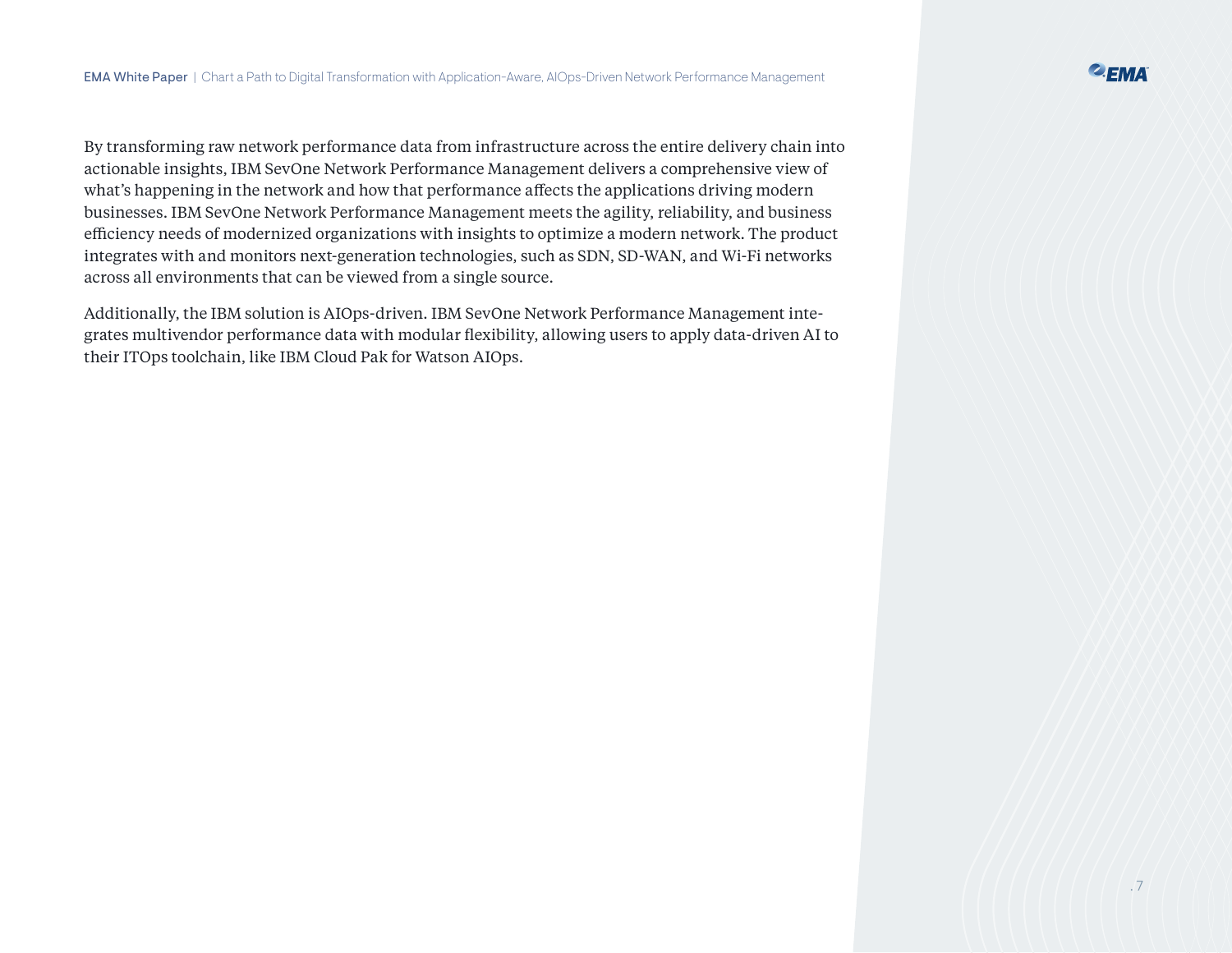## About IBM

Learn more about **[IBM SevOne Network Performance Management](https://www.ibm.com/cloud/sevone-network-performance-management)** and how it can help your organization monitor and manage the performance of your existing and next-generation network and infrastructure resources more effectively.

#### Visit **<https://www.ibm.com/cloud/sevone-network-performance-management>**

IBM, the IBM logo, IBM Cloud Pak, and IBM Watson are trademarks or registered trademarks of International Business Machines Corporation, in the United States and/or other countries. Other product and service names might be trademarks of IBM or other companies. A current list of IBM trademarks is available on ibm.com/trademark.

It is the user's responsibility to evaluate and verify the operation of any other products or programs with IBM products and programs. THE INFORMATION IN THIS DOCUMENT IS PROVIDED "AS IS" WITHOUT ANY WARRANTY, EXPRESS OR IMPLIED, INCLUDING WITHOUT ANY WARRANTIES OF MERCHANTABILITY, FITNESS FOR A PARTICULAR PURPOSE, AND ANY WARRANTY OR CONDITION OF NON-INFRINGEMENT. IBM products are warranted according to the terms and conditions of the agreements under which they are provided.